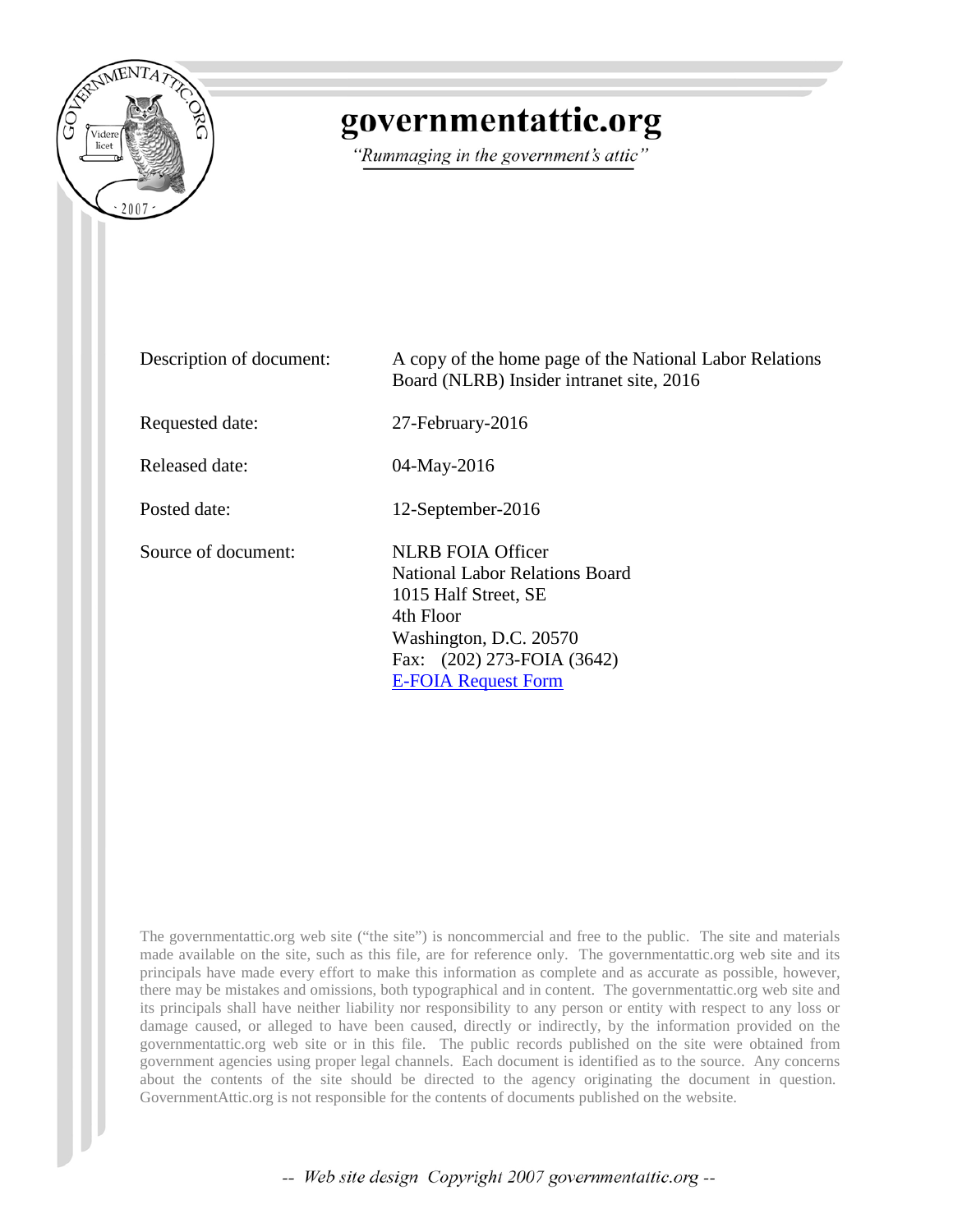

UNITED STATES GOVERNMENT NATIONAL LABOR RELATIONS BOARD FREEDOM OF INFORMATION ACT BRANCH Washington, D.C. 20570

Via email

May 4, 2016

Re: FOIA ID: LR-2016-1105

This is our final response to your letter dated February 27, 2016, received in this Office on February 29, 2016, in which you request, under the Freedom of Information Act (FOIA), 5 U.S.C. § 552, a copy of the following records:

- 1) A copy of the home page of the NLRB Insider intranet site.
- 2) A copy of each page connected to the NLRB Insider intranet site (i.e., one click down).
- 3) A copy of each page connected to the pages above (i.e., two clicks down).
- 4) A copy of the site map or index page for the NLRB Insider intranet site.

In a subsequent telephone conversation with a member of my staff, you modified your request to seek only a copy of the home page of the NLRB Insider intranet site. An interim reply was sent to you on March 28, 2016. We regret the delay in our final response.

I have attached the requested document, consisting of one page. The document was produced by a reasonable search conducted by the Agency's Office of the Chief Information Officer.

For the purpose of assessing fees, I have placed you in Category D, the "all other requesters" category. As a requester in this category, you "will be assessed charges to recover the full reasonable direct cost of searching for and reproducing records that are responsive to the request, except that the first 100 pages of reproduction and the first 2 hours of search time shall be furnished without charge." NLRB Rules and Regulations, 29 C.F.R. § 102.117(d)(2)(ii)(D). Accordingly, there are no charges for processing this request.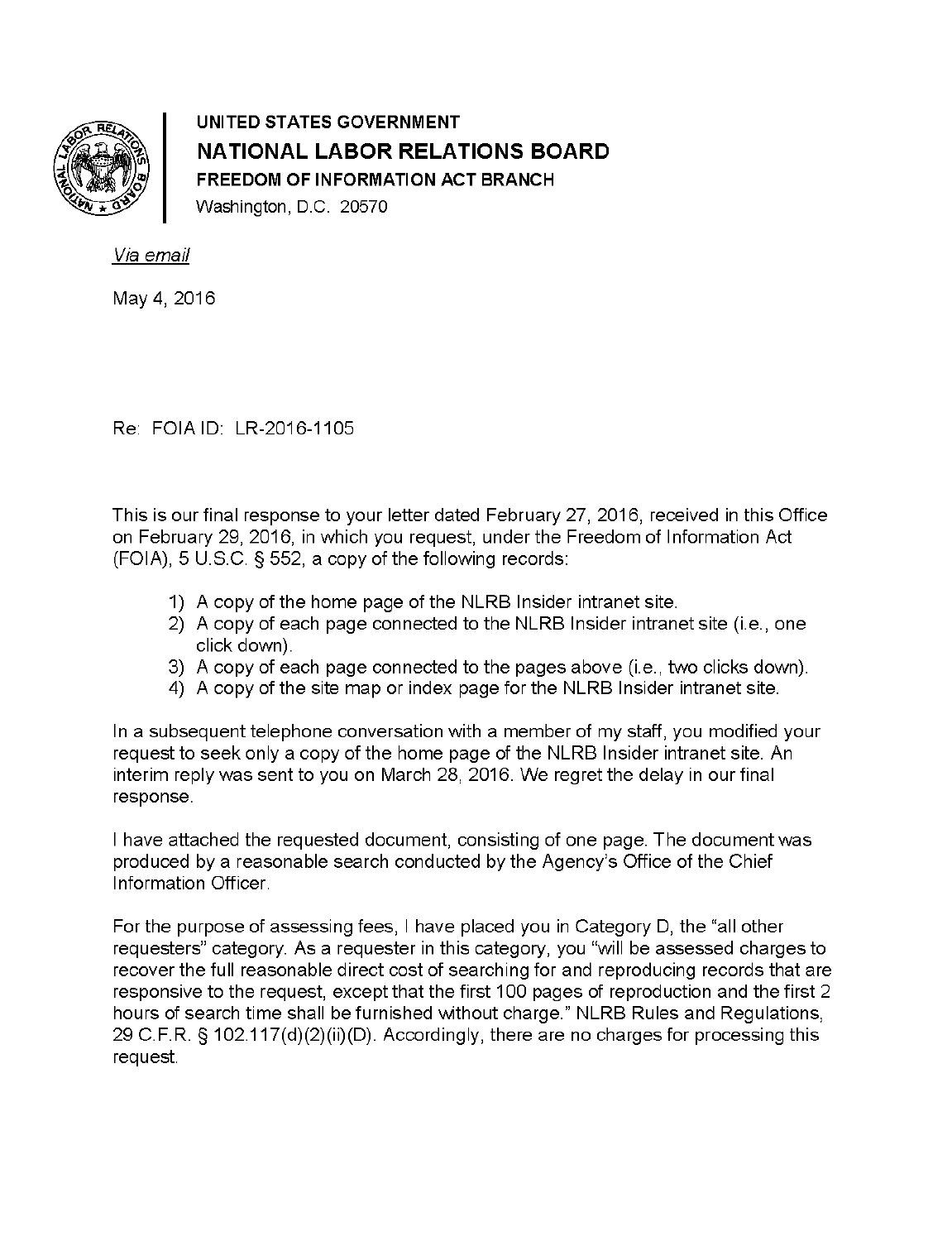You may obtain a review of this determination under the provisions of the NLRB Rules and Regulations, 29 C.F.R. § 102.117(c)(2)(v), by filing an appeal with the Division of Legal Counsel, National Labor Relations Board, 1015 Half Street, S.E., Washington, D.C., 20570, within 28 calendar days of the date of this letter, such period beginning to run on the calendar day after the date of this letter. Thus, the appeal must be received by the close of business at 5:00 p.m. (ET) on June 1, 2016. Any appeal should contain a complete statement of the reasons upon which it is based. Should you have questions concerning this letter, you may contact Diane Bridge, FOIA Supervisor, at (202) 273-3851, or by email at Diane.Bridge@NLRB.gov.

Sincerely,

Diane L. Bridge for

Deirdre MacNeil Freedom of Information Act Officer

Attachment: one page